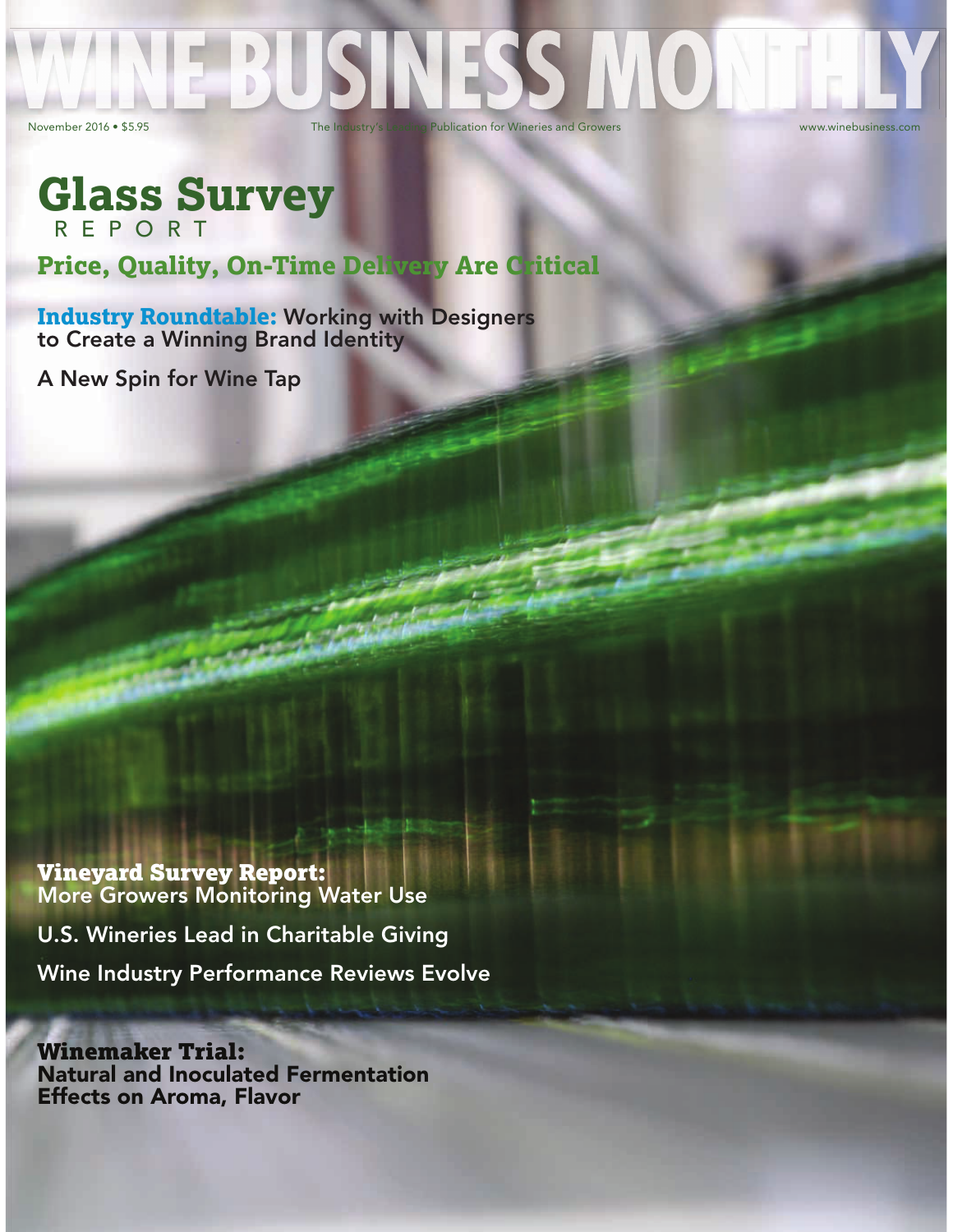## what's cool



Products that are smart, make your tasks easier

provide cost or labor savings

Bill Pregler

**Bill Pregler** has worked in the winery equipment industry for many years and is a staff writer for Wine Business Monthly.

## Peregrine Mobile Bottling Adds Cross-flow Service

Expanding the value chain

PHOTOS COURTESY PEREGRINE MOBILE BOTTLING

**IT HAS BEEN REALLY** cool to watch mobile cross-flow services gain national traction; and even though more trailers are hitting the road every year, in many regions you need to make appointments early to get your desired days. This has become an issue with mobile bottling as well.

In Sonoma and Napa, it is not unusual for *all* mobile bottlers to be booked solid with repeat customers from May through September. Now that the popularity of mobile cross-flow filtration lines has grown, the problem for wineries doubled—many have had to try to schedule two separate mobile service providers, one just before the other. Fortunately, this is changing.

Thomas Jordan, CEO of Peregrine Mobile Bottling, LLC of Napa, now offers pre-bottling filtration. "We simply extended the value chain," he said. With one appointment he will take your unfiltered wine and quickly turn it into a "sellable product," with zero delays from cross-flow to the finished case. At many levels of process technology this is called "just-in-time production," and in my mind the mobile services industry has definitely been kicked up a notch.

What is totally cool, according to Jordan, is that the decision to add mobile cross-flow services was predominantly customer-driven—more wineries are asking for one-stop shopping. These are winemakers, who already made the commitment to mobile cross-flow and bottling, but want to get the wine to the bottle in an uninterrupted flow.

I recently met with Jordan and winemaker Bruce Regalia of Materra/Cunat Family Vineyards, just north of Napa. A long time Pinot veteran, Regalia is now running a new winery where many smaller lots need filtration at similar times. In-house production is ultimately permitted for 85,000 gallons, but currently the house label is only 5,000 cases, so they also offer custom crush for a dozen clients. This is a perfect application for cross-flow.

I drove to the winery and found Peregrine filtering 21 different lots, ranging from 60 gallons (one barrel) to 2,000 gallons. Immediately, I took

notice because that is a lot of activity in a very short period of time before bottling. This is where cross-flow really shines and has a huge advantage over conventional filtration, such as "dead end" plate and frame. Regalia said he has used every form of filtration but, as of five years ago, is sold on mobile cross-flow. In time, Regalia will invest in his own filter, but for now the price per gallon for mobile services is a reasonable overhead.

I have written many times about how cross-flow affords the winemaker quick change versatility, consistency and sanitation within a totally enclosed, low-pressure, low-temperature, continuous 0.2 micron nominal filtration. The Materra/Cunat project with plate and frame would have been laborious. In addition to constantly replacing filter pads for changeovers, there is wine loss and  $O<sub>2</sub>$  pickup, not to mention waste of water. Finally, the workers need to be trained, and clogged pads with diatomaceous earth need to be disposed.

### Designing the Cross-flow Trailer

Thomas Jordan is a very smart fellow with a mechanical/industrial engineering degree from the University of Hanover in Germany. I first met him many years ago when he was vice president of western division sales for Krones, Inc. and I was with GAI. We were both designing and selling bottling lines. Along the way I got involved with many mobile trailer projects, and he eventually built his own.

Today I fully understand why he finally decided to package all that knowledge into his personal business, featuring his favored Krones filler technology and a Kosme electronically orientated rotary labeller. Naturally, thanks to his engineering background, everything else on the trailer is also state-of-the-art: from steam sanitation to nitrogen generation, on-board power generation, label printing and application, and more.